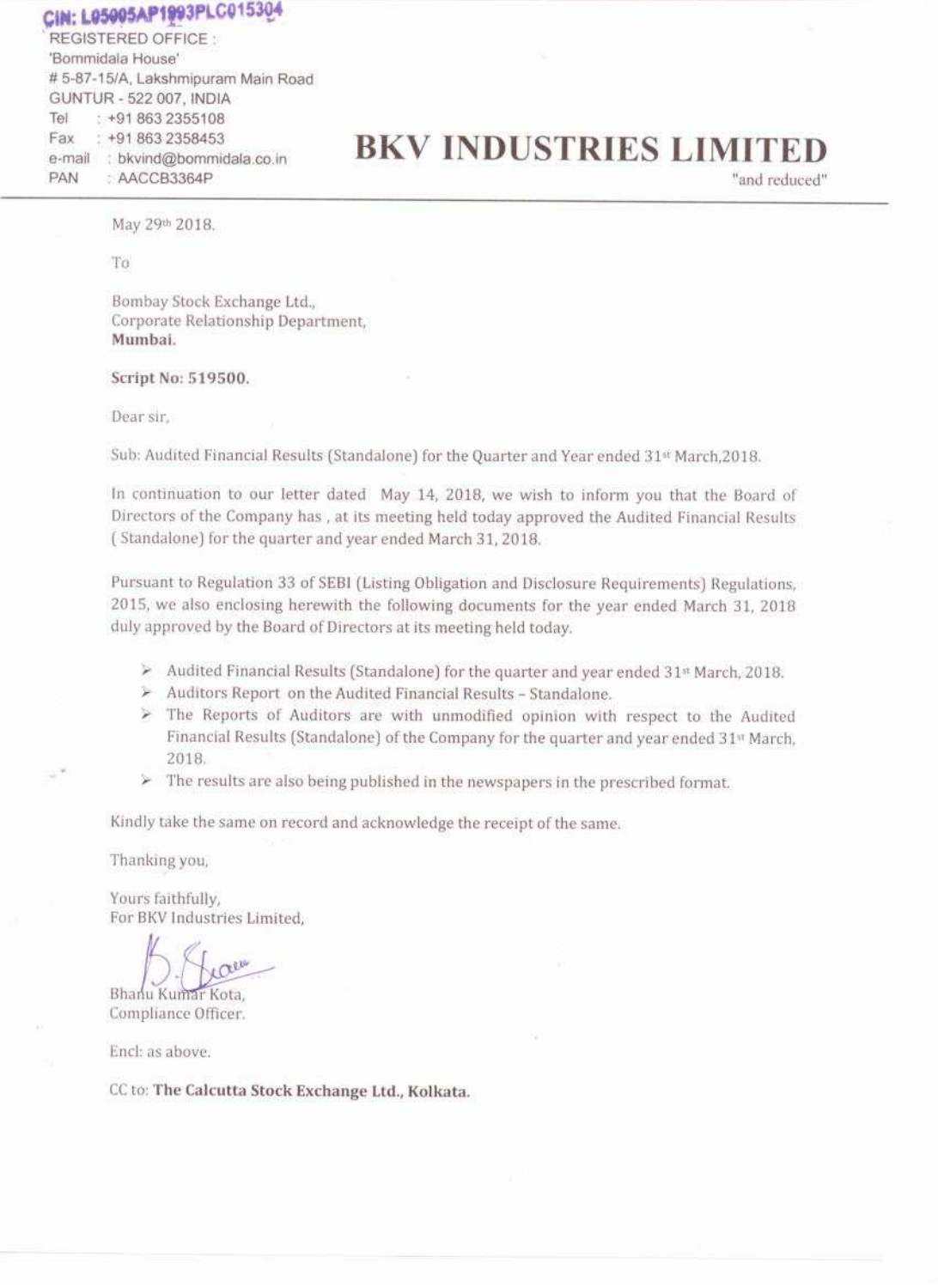CIN: L05005AP1993PLC015304 **REGISTERED OFFICE:** 'Bommidala House' # 5-87-15/A, Lakshmipuram Main Road GUNTUR - 522 007, INDIA Tel  $: +918632355108$ : +91 863 2358453 Fax e-mail : bkvind@bommidala.co.in : AACCB3364P PAN

# **BKV INDUSTRIES LIMITED**

"and reduced"

Statement of Standalone Audited financial results for the Quarter and Year ended 31st March, 2018.

|                   | Particulars   |                                                                                  | Quarter ended            |               |                | (Rs. In lacs)<br>Year ended |            |
|-------------------|---------------|----------------------------------------------------------------------------------|--------------------------|---------------|----------------|-----------------------------|------------|
| 5.90.             |               |                                                                                  | 31.03.2018<br>31.12.2017 |               | 31.03.2017     | 31.03.2018                  | 31.03.2017 |
|                   |               |                                                                                  | (Audited)                | (Unaudited)   | (Audited)      | (Audited)                   | (Audited)  |
| đ                 |               | Income from Operations:                                                          |                          |               |                |                             |            |
|                   | ä             | Revenue from operations                                                          | 9.65                     | 7.43          | 7.43           | 31.93                       | 29.70      |
|                   | b             | Other operating Income                                                           | ÷                        |               |                | ×.                          |            |
|                   |               | Total Revenue from operations                                                    | 9.65                     | 7.43          | 7,43           | 31,93                       | 29.70      |
| 2                 |               | Other income                                                                     | (0, 38)                  | 0.76          | (0.92)         | 1.52                        | 0.62       |
| з                 |               | Total Income (1+2)                                                               | 9.27                     | 8.19          | 6.51           | 33.45                       | 30.32      |
| 清                 | Expenses      |                                                                                  |                          |               |                |                             |            |
|                   | a.            | Cost of materials consumed                                                       | ×                        |               | ×              | $\pm$                       |            |
|                   | D.            | Purchase of stock -in- trade                                                     | ×                        | $\sim$        | $\sim$         | $\sim$                      |            |
|                   | c             | Change in inventories of finished goods, work-in-progress and stock-in-<br>trade |                          | $\sim$        | $\sim$         | T.                          | $\sim$     |
|                   | ū             | Employee benefits expense                                                        | 3,58                     | 2.59          | 3.00           | 10:32                       | 8.91       |
|                   | r.            | Finance costs                                                                    | (0.47)                   | 0.64          | (0.94)         | 0.86                        | 0.47.      |
|                   |               | Depreciation and amortisation expense                                            | 0.59                     | 0.15          | 0.83           | 1.04                        | 1.30       |
|                   | h.            | Other Expenses                                                                   | 3.44                     | 3.47          | 3.30           | 20.94                       | 20.12      |
|                   |               | Total expenses:                                                                  | 7.13                     | 6.85          | 6.19           | 33.15                       | 30.80      |
| $\tilde{\tau}'_2$ |               | Profit/(Loss) before exceptional items(3-4)                                      | 2.14                     | 1.34          | 0.32           | 0.30                        | (0.48)     |
| 6                 |               | Exceptional items                                                                | ۰                        |               |                |                             |            |
| 7                 |               | Profit/(Loss) before Tax (5-6)                                                   | 2.14                     | 1.34          | 0.32           | 0.30                        | (0.48)     |
| 99<br>B           |               | Тах ехрепсея:                                                                    | ۰                        | c             | $\mathbb{R}^2$ | ×                           |            |
|                   |               | Current Tax                                                                      | a3                       | ×             |                | ÷.                          |            |
|                   |               | Deferred Tax charge / (credit)                                                   | ×                        | $\mathcal{C}$ | $\sim$         | ٠                           |            |
| 9                 |               | Net Profit/(Loss) for the period (7-8)                                           | 2.14                     | 1.34          | 0.32           | 0.30                        | (0.48)     |
| $10^{\circ}$      |               | Other Comprehensive Income (OCI)                                                 |                          |               |                |                             |            |
|                   | $\frac{1}{2}$ | Items that will not be reclassified to Profit / (Loss)                           | 0.85                     | F             | (0.26)         | 0.85                        | (0.26)     |
|                   | 划             | Income Tax relating to items that will not be reclasified to Profit/ (Loss)      | ×                        | $\sim$        | $\sim$         | ×                           |            |
|                   | τ             | Items that will be reclasified to Profit / (Loss)                                | 65.19                    | $\sim$        | ×.             | 65.19                       |            |
|                   | d             | Income tax relating to items that will be reclasified to Profit / (Loss)         | ×.                       |               | $\sim$         | $\pi$                       | ÷.         |
| 11                |               | Total Comprehensive Iricome / (Loss) for the period (9-10)                       | 68.18                    | 1.34          | 0.06           | 66.34                       | (0.74)     |
| 12                |               | Paid up share Capital ( Face value per share Rs.1/ each)                         | 154.49                   | 154.49        | 154.49         | 154.49                      | 154.49     |
| 13                |               | Earning per share (before exceptional items)                                     | ×                        |               |                |                             |            |
|                   |               | Basic                                                                            | 0.01                     | 0.01          | 0.00           | 0.00                        | (0.00)     |
|                   |               | Diluted                                                                          | 0.01                     | 0.01          | 0.00           | 0.00                        | (0.00)     |

Contd., Page No. 2

 $\mathcal{M}$ 



田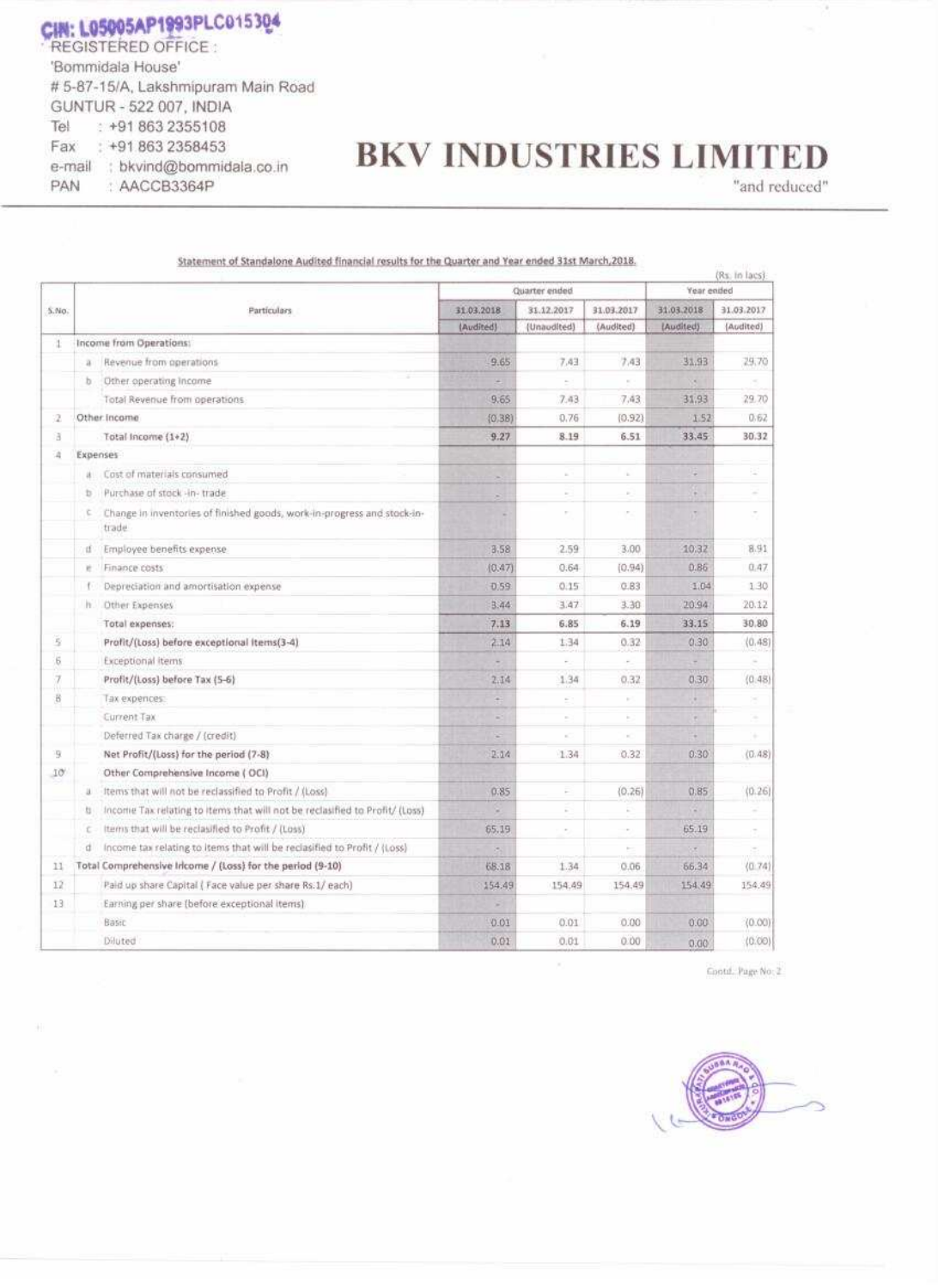#### CIN: L05005AP1993PLC015304 REGISTERED OFFICE: 'Bommidala House' # 5-87-15/A, Lakshmipuram Main Road GUNTUR - 522 007, INDIA

: +91 863 2355108

e-mail : bkvind@bommidala.co.in

: AACCB3364P

Fax: +91 863 2358453

Tel

PAN

## **BKV INDUSTRIES LIMITED**

"and reduced"

## 2 ##

#### STATEMENT OF ASSETS AND LIABILITIES

|        | (Rs in lacs)                         |                  |                  |  |  |
|--------|--------------------------------------|------------------|------------------|--|--|
| SI.No. | Particulars                          | As at 31.03.2018 | As at 31.03.2017 |  |  |
|        |                                      | (Audited)        | (Audited)        |  |  |
| τ      | Assets                               |                  |                  |  |  |
|        | Non - Current assets                 |                  |                  |  |  |
|        | a. Property, Plant and equipment     | 415.51           | 345.87           |  |  |
|        | b. Capital work in progress          | ×.               | $\sim$           |  |  |
|        | c. Investment properties             | $\sim$           |                  |  |  |
|        | d. Financial assets                  |                  |                  |  |  |
|        | i. Investments                       | 0.03             | 0.03             |  |  |
|        | il. Other financial assets           | 4.24             | 4.24             |  |  |
|        | e. Other Non Current Assets          | 6.29             | 5.95             |  |  |
|        | <b>Total Non-Current Assets</b>      | 426.07           | 356.09           |  |  |
|        |                                      |                  |                  |  |  |
|        | Current assets                       |                  |                  |  |  |
|        | a. Invontories                       | Q)               | $\rightarrow$    |  |  |
|        | b. Financial assets                  |                  |                  |  |  |
|        | i. Trade receivables                 | w.               |                  |  |  |
|        | ii. Cash and cash equivalants        | 0.04             | 0.09             |  |  |
|        | iii. Bank balances                   | 0.28             | 1.00             |  |  |
|        | iv. Others Advances                  | 0.02             |                  |  |  |
|        | c. Current Tax Assets (Net)          |                  |                  |  |  |
|        | d. Other current assets              | 0.84             | 0.04             |  |  |
|        | <b>Total Current Assets</b>          | 1.18             | 1.13             |  |  |
|        |                                      |                  |                  |  |  |
|        | <b>Total Assets</b>                  | 427.25           | 357.22           |  |  |
| Ħ      |                                      |                  |                  |  |  |
|        | <b>Equity and Liabilities</b>        |                  |                  |  |  |
|        | Equity                               | 154.49           |                  |  |  |
|        | a. Equity share capital              |                  | 154.49           |  |  |
|        | b. Other equity                      | 243.64           | 177.30           |  |  |
|        | <b>Total Equity</b>                  | 398.13           | 331.79           |  |  |
|        | Liabilities                          |                  |                  |  |  |
|        | Non - current liabilities            |                  |                  |  |  |
|        | a. Other Financial Liabilities       | 2.40             | 2.21             |  |  |
|        | b. Provisions                        | 9.03             | 8.81             |  |  |
|        |                                      |                  |                  |  |  |
|        | c. Other non current liabilities     | 11.43            | 11.02            |  |  |
|        | <b>Total Non-current liabilities</b> |                  |                  |  |  |
|        | Current liabilites                   |                  |                  |  |  |
|        | a. Financial liabilities             |                  |                  |  |  |
|        | I. Borrowings                        | 5.03             | 4.88             |  |  |
|        | II. Trade payables                   | 3.37             | 0,33             |  |  |
|        | iii. Others                          |                  |                  |  |  |
|        | b. Provisons                         | 0.14             | 0.15             |  |  |

b. Provisons c. Current tax liabilities (Net) d. Other current liabilities **Total current liabilities** 

**Total Liabilities** 

#### **Total Equity and Liabilities**

| TATE STOP |
|-----------|
| 9.05      |
| 14.41     |
| 25.43     |
| 357.22    |
|           |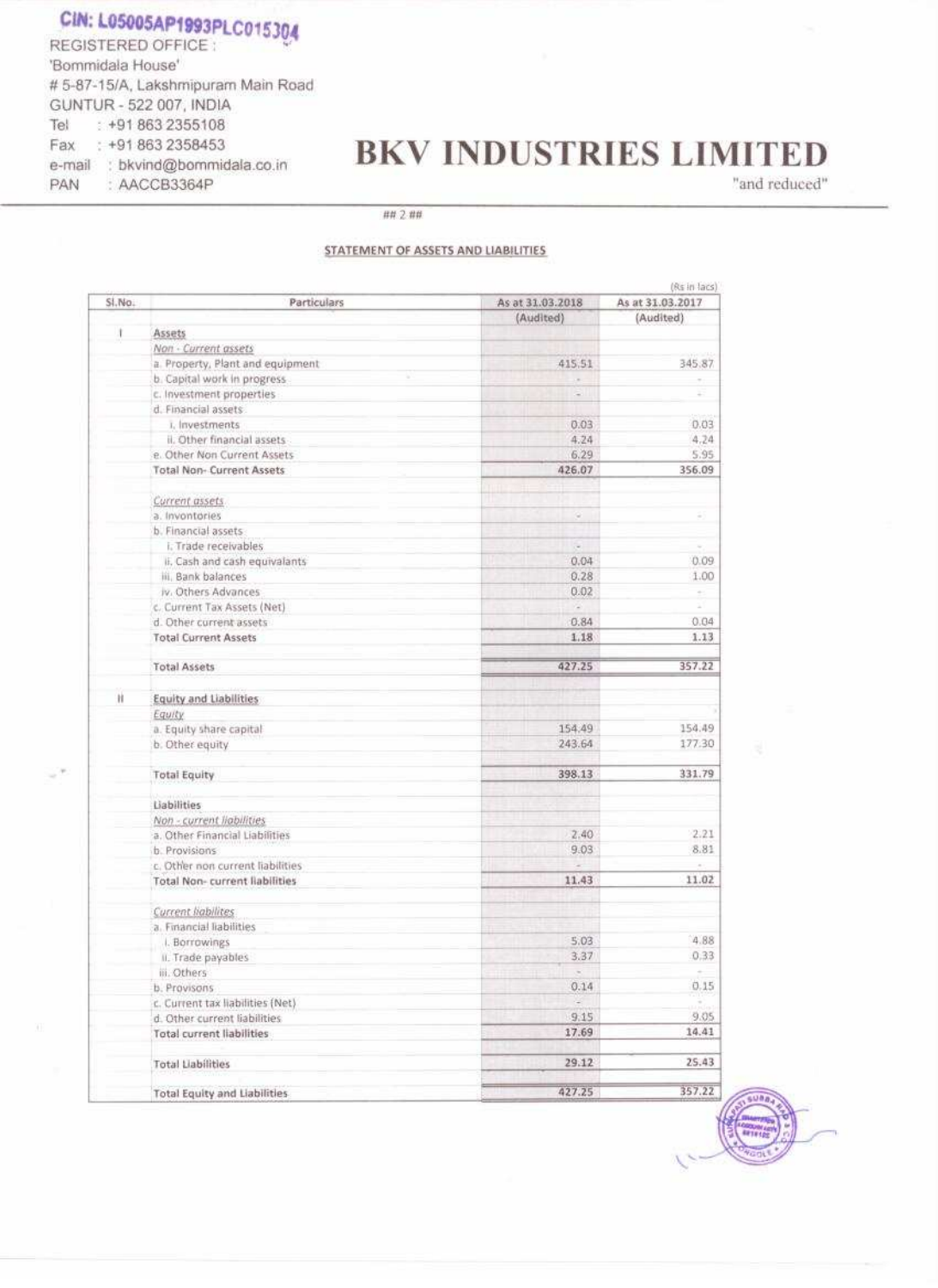CIN: L05005AP1993PLC015304

|     | <b>REGISTERED OFFICE</b>           |
|-----|------------------------------------|
|     | 'Bommidala House'                  |
|     | #5-87-15/A, Lakshmipuram Main Road |
|     | GUNTUR - 522 007, INDIA            |
|     | Tel: +91 863 2355108               |
|     | Fax: +91 863 2358453               |
|     | e-mail : bkvind@bommidala.co.in    |
| PAN | AACCB3364P                         |

# **BKV INDUSTRIES LIMITED**

"and reduced"

88 3 88

| Note: |                                                                                                                                                                                                                                                                                                                                                                                                                                                                    |                              |                                |  |  |
|-------|--------------------------------------------------------------------------------------------------------------------------------------------------------------------------------------------------------------------------------------------------------------------------------------------------------------------------------------------------------------------------------------------------------------------------------------------------------------------|------------------------------|--------------------------------|--|--|
| -1    | The Company adopted indian Accounting Standards (Ind AS) from 1-4-2017 and accordingly these financial results have been prepared in accordance with the<br>recognition and measurement principles as per Companies Act, 2013, read with relevant rules issued there under and the other accounting principles generally<br>accepted in India.                                                                                                                     |                              |                                |  |  |
| 2.    | The financial results for the quarter ended March, 31, 2018 and 31st March, 2017 are the balancing numbers between audited numbers in respect of the full financial<br>year and the published year to date numbers up to the end of third quarter of the relevant financial year. The published year to date numbers up to the end of third<br>quarter of the relevant financial year were subject to limited review.                                              |                              |                                |  |  |
| э     | An operating segment is one whose operating results are regularly reviewed by the entity's chief operating decision maker to make decisions about resources to be<br>allocated to the segment and assess the performance. The Chief operating decision maker reviews performance of the overall business. As the company has a single<br>reportable segment, the segment wise disclosure requirement of Ind - AS 108 on Operating segment is not applicable to it. |                              |                                |  |  |
| 16    | The above standalone audited financial results were, reviewed by the Audit Committee and approved by the Board of Directors at its meeting held on 29th May,<br>2018, independent auditors report is being filed with the Bombay Stock Exchange & The Culcatta Stock Exchange Ltd.,                                                                                                                                                                                |                              |                                |  |  |
| 5.    | The previous period / year numbers have been regrouped/ rearranged where ever necessary.                                                                                                                                                                                                                                                                                                                                                                           |                              |                                |  |  |
| 6     | The company has not recognised previously Deferred Tax Asset as the company's probable taxable profits will not allow Direct Tax Asset to be recovered in near<br>future.                                                                                                                                                                                                                                                                                          |                              |                                |  |  |
| Y.    | The reconciliation of net profit / (loss) reported in accordance with Indian GAAP to total comprehensive Income in accordance with IND AS is given below.                                                                                                                                                                                                                                                                                                          |                              |                                |  |  |
|       | Description                                                                                                                                                                                                                                                                                                                                                                                                                                                        | Quarter ended<br>March, 2017 | Year ended 31st March,<br>2017 |  |  |
|       |                                                                                                                                                                                                                                                                                                                                                                                                                                                                    | Audited                      | Audited                        |  |  |
|       | Net Profit / (Loss) as per previous GAAP (Indian (GAAP)                                                                                                                                                                                                                                                                                                                                                                                                            | $( - )1.25$                  | $( - ) 2.05$                   |  |  |
|       | Add:/Less : Increase/ (Dcrese) in Net Profit as reported under Indian GAAP                                                                                                                                                                                                                                                                                                                                                                                         | O.                           | O.                             |  |  |
|       | Gratuity                                                                                                                                                                                                                                                                                                                                                                                                                                                           | 0.26                         | 0.26                           |  |  |
|       | Depreciation:                                                                                                                                                                                                                                                                                                                                                                                                                                                      | $(-)0.64$                    | $[-10.64]$                     |  |  |
|       | NALA & Other tax net of provision considered on 31-3-16                                                                                                                                                                                                                                                                                                                                                                                                            | 1.95                         | 1.95                           |  |  |
|       | Net Profit / (Loss) as per IND AS<br>Other Comprehensive Income, net of income tax.                                                                                                                                                                                                                                                                                                                                                                                | 0.32<br>$(-10.26)$           | $[-]0.48$<br>$(-10.26)$        |  |  |
|       | Total Comprehensive Income for the period                                                                                                                                                                                                                                                                                                                                                                                                                          | 0.06                         | $[-]$ (): 74                   |  |  |

Place: Guntur Date: 29.05.2018

> $\mathcal{A}_\mathcal{R}$ ş

of BKV Industries Limited 0 œ Bommidala Rama Krishoa,

Managing Director. DIN: 00105030



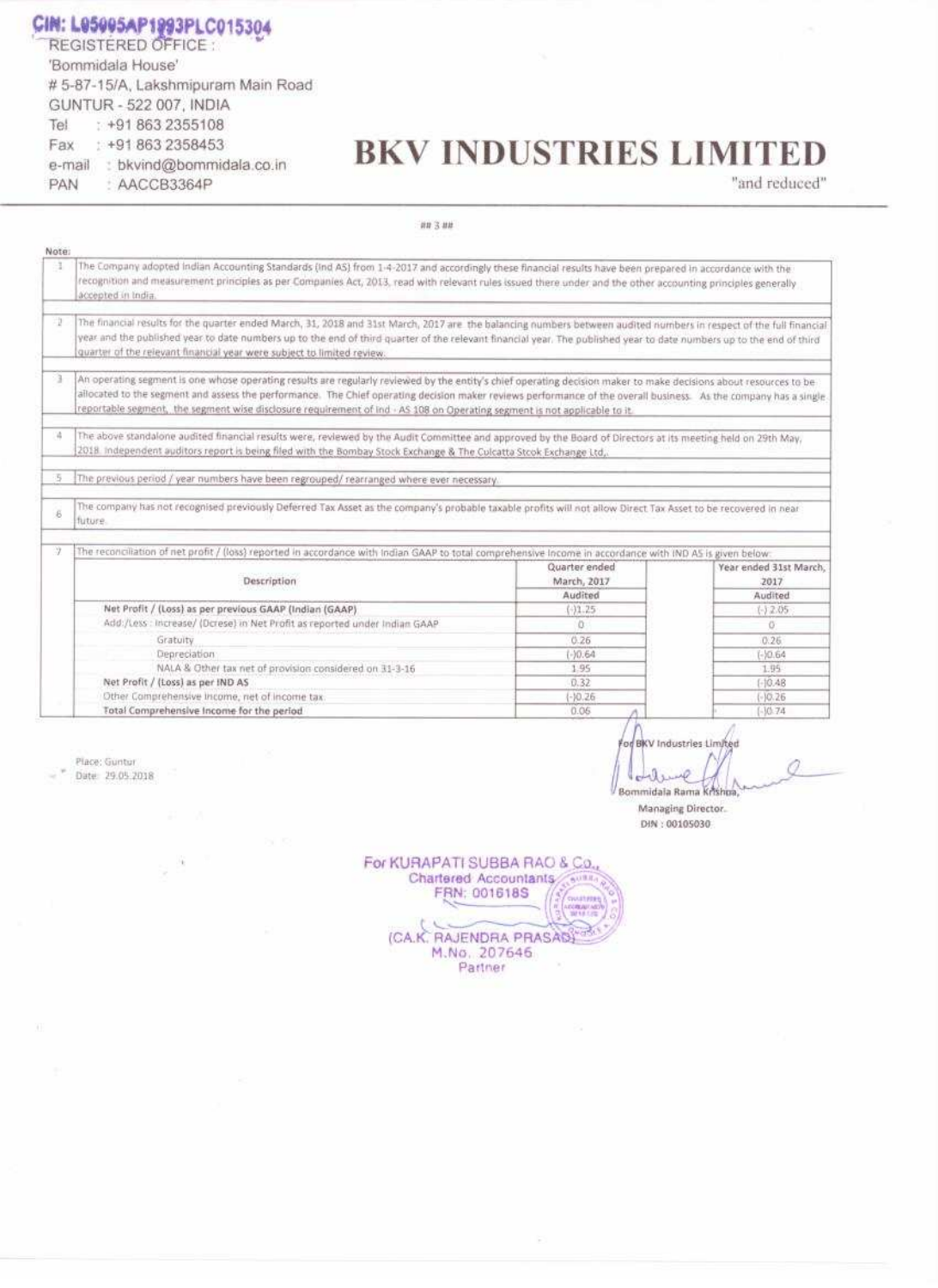## Kurapati Subba Rao & Co. Chartered Accountants

CA Kurapati Subba Rao, B.Com., F.C.A. CA K. Rajendra Prasad, F.C.A., D.I.S.A. (ICAI) CA K. Anjani Devi, F.C.A., D.I.S.A. (ICAI)

#### Independent Auditor's Report

To The Board of Directors of M/s. BKV Industries Limited "and reduced"

We have reviewed the accompanying Statement of Standalone Unaudited Financial Results of M/s. BKV Industries Limited "and reduced" ("The Company") for the quarter and year ended 31st March, 2018 ("the statement") being submitted by the Company pursuant to the requirement of Regulation 33 of SEBI (LODR) Regulations, 2015 as modified by Circular No: CIR/CFD/FAC/62/2016 date: 05.07.2016.

The Standalone Financial Statement which is the responsibility of the Company's Management and approved by the Board of Directors, has been compiled from the related interim standalone financial statement which has been prepared in accordance with the recognition and measurement principles laid down in Indian Accounting Standard 34 "Interim Financial Reporting" (Ind - AS 34), prescribed under section 133 of the Companies Act, 2013 read with relevant rules issued thereunder ('Ind - AS') and other accounting principles generally accepted. in India. Our responsibility is to express an opinion on the statement based our audit of such standalone financial statements.

We conducted our review in accordance with the Standard on Review Engagement (SRE) 2410, " Review of Interim Financial Information Performed by the Independent Auditors of the Entity", issued by the Institute of Chartered Accountants of India. This standard requires that we plan and perform the review to obtain moderate assurance as to whether the financial statements are free of material misstatement. A review is limited primarily to inquiries of Company personnel and analytical procedures applied to financial data and thus provides less assurance than an audit. We have not performed an audit and accordingly, we do not express an audit opinion.

Based on our review conducted as above, nothing has come to our attention that causes us to believe that the accompanying statement of standalone financial results, prepared in accordance with applicable accounting standards i.e. Ind- AS prescribed under section 133 of the Companies Act, 2013, and other accounting principles generally accepted in India, has not disclosed the information required to be disclosed in terms of Regulation 33 of SEBI Circular No: CIR/CFD/FAC/62/2016 dt: 05.07.2016, including the manner in which it is to be disclosed, or that it contains any material misstatement. **Ricerance COMPANY** Contd., Page No: 2 D.No. 7-5-33, 1st Floor, Opp. Lane to Gayathri Temple/Tata Gold Plus Ph: 08592-232747, 235747 Near Kalaniketan, Mangamur Road, ONGOLE - 523 002, A.P. Mobile: 98498 64494, 98492 12678 E-mail: krprasad123@gmail.com www.kurapatisubbaraoandco.in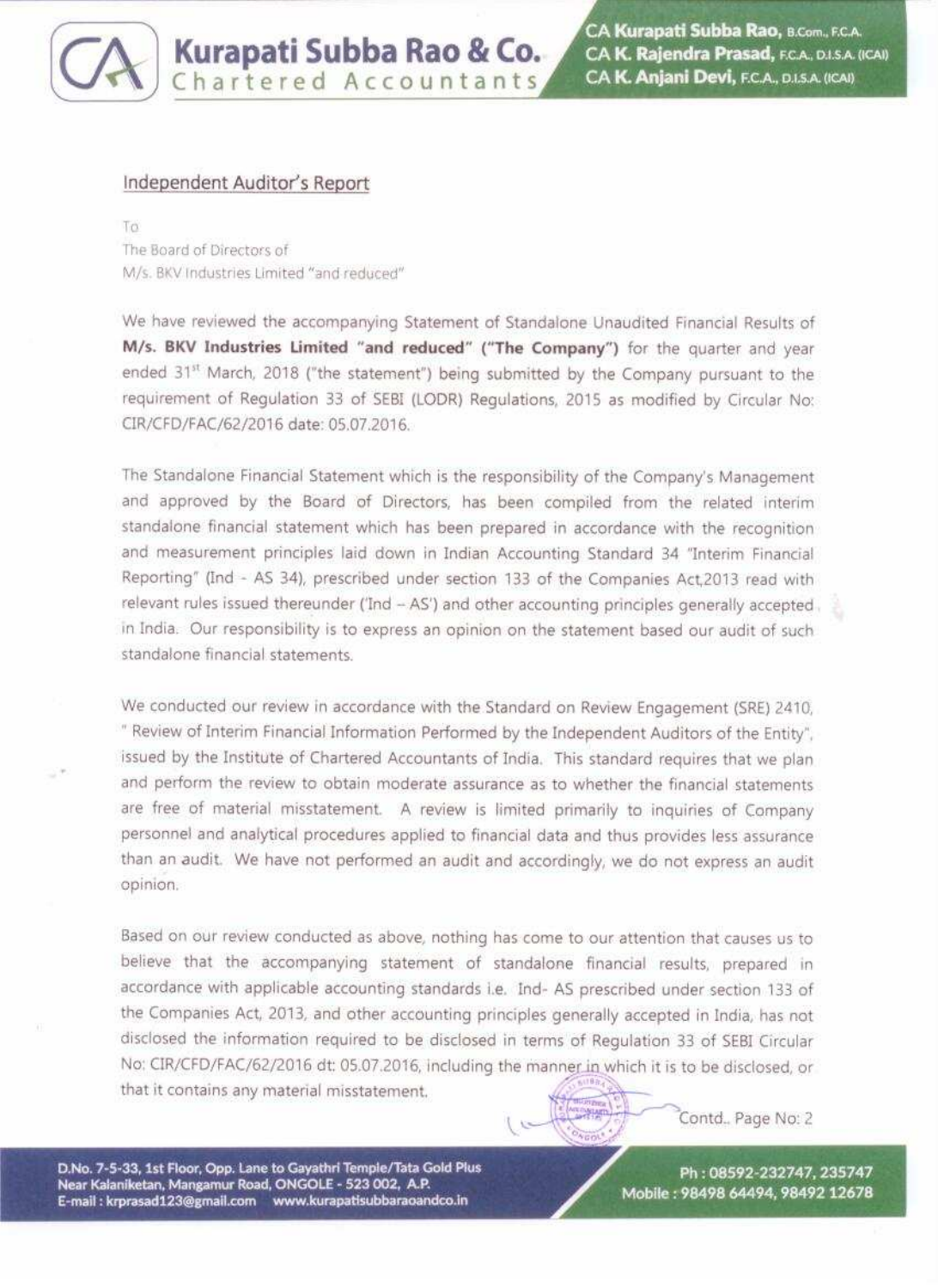

# Kurapati Subba Rao & Co.

CA Kurapati Subba Rao, B.Com., F.C.A. CA K. Rajendra Prasad, F.C.A., D.I.S.A. (ICAI) CA K. Anjani Devi, F.C.A., D.I.S.A. (ICAI)

#### ## 2 ##

We have not reviewed the accompanying financial results and other financial information, for the quarter and year ended March 31, 2017 including the reconciliation of the profit under Ind As of that quarter with the profit reported under the previous GAAP, which have been prepared solely based on the financial information complied by the Management and has been approved by the Board of Directors.

In our opinion and to the best of our information and according to the explanations given to us, the Statement:

- (i) is presented in accordance with the requirements of Regulation 33 of the SEBI (Listing Obligations and Disclosure Requirements) Regulations, 2015, as modified by Circular No. CIR/CFD/FAC/62/2016 dated July 5, 2016; and
- (ii) gives a true and fair view in conformity with the aforesaid Indian Accounting Standards and other accounting principles generally accepted in India of the profit, total comprehensive income and other financial information of the Company for the quarter and year ended March 31, 2018.

Place : Guntur Date: 26th May, 2018

for KURAPATI SUBBA RAO & CO., Chartered Accountants, Firm Regn. No: 001518S,  $\sqrt{2}$ (CA. K. RAJENDRA PRASA Partner. M.No:207646

D.No. 7-5-33, 1st Floor, Opp. Lane to Gayathri Temple/Tata Gold Plus Near Kalaniketan, Mangamur Road, ONGOLE - 523 002, A.P. E-mail: krprasad123@gmail.com www.kurapatisubbaraoandco.in

#### Ph: 08592-232747, 235747 Mobile: 98498 64494, 98492 12678